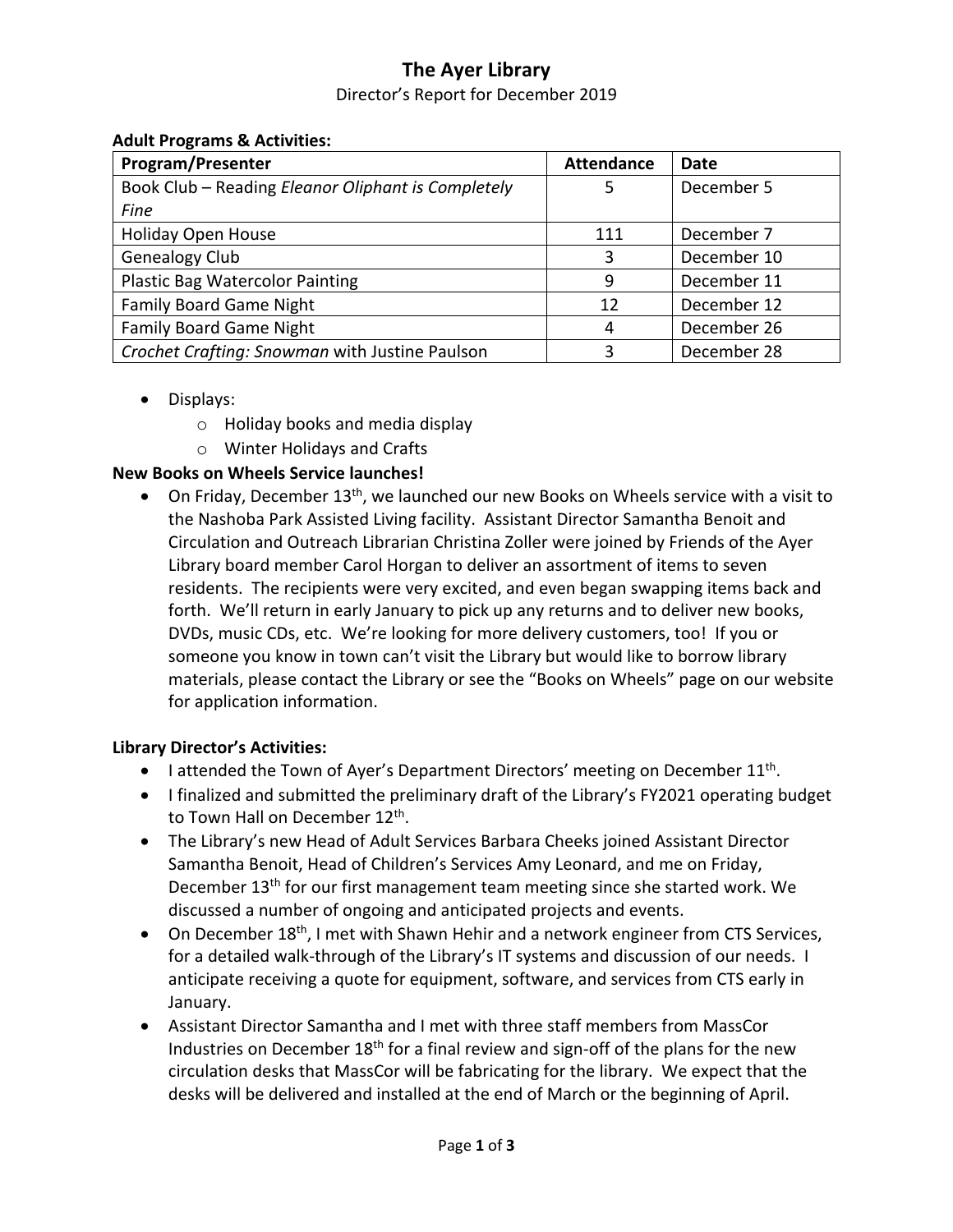# **The Ayer Library**

Director's Report for December 2019

• On December 19<sup>th</sup>, Samantha and I met with Friends of the Ayer Library board member Laurie Sabol to discuss the idea of the Friends funding additional discount passes to museums and cultural institutions. This would be in addition to the passes that are currently on offer and paid for through our operations budget. Laurie has researched the passes offered by many of the libraries in our area so that we could compare our offerings. We'll continue the discussion at the Friends meeting in January.

### **Library Operations:**

- New Ayer Library website: Circulation Librarians Thomas Tagliavento, Christina Zoller, and I worked diligently to prepare the Library's new website for a December 31 launch. We participated in an online training session with site platform developer Aaron Schmidt of InFlux Library User Experience and then met twice over the course of the month to discuss how to lay out the new site and what information we wanted to be sure to transfer from the old site before launch. By the time you read this, the site will have been up for at least two weeks. It is going to be a work-in-progress for a little while, so please let us know what you think about it.
- $\bullet$  A site visit by Chris Hancock of CW MARS on December  $9<sup>th</sup>$  successfully resolved the slower-than- expected download speeds on the 30 MBPS fiber-optic line that connects our staff PCs to C/WMARS' network and provides the internet connection for our new public WiFi network. The problem turned out to be due to communication error between the Juniper switch on the fiber-optic line and the CW MARS modem and was fixed by a change in the switch settings.
- On December 10<sup>th</sup>, Ayer Facilities Director Chuck Schultz and I toured the building with two engineers from American Energy Management, the company that will be installing the new control system for our HVAC system at some point in 2020.
- On December  $10^{th}$ , Fish Window Cleaning sent a crew to clean the gutters on the library's exterior.
- Henry Renaud of Renaud Electrical Service came by to repair/replace bulbs in two exterior light fixtures on December 10<sup>th</sup>. He returned on December 23<sup>rd</sup> with a bucket truck and replaced four light fixtures on poles in the Library's parking lot with new LED fixtures. Two of the old fixtures had failed and, since the bucket truck is an added cost, we decided to replace all the fixtures at once with the efficient LEDs. The LEDs will use only about 10% of the electricity of the old bulbs and will also last a lot longer. Henry also installed a replacement part for the light on the granite sign at the library entrance that had been broken by apparent vandalism back in November.
- Nashoba Security repaired one of the doors at the entrance to the Children's Room on December 11<sup>th</sup>. We'd had recent occasional trouble getting this door to lock securely at the end of the day.
- The Library closed on Tuesday, December  $17<sup>th</sup>$ , due to the snowy/icy weather. The December Board of Trustees meeting scheduled for that evening was canceled.